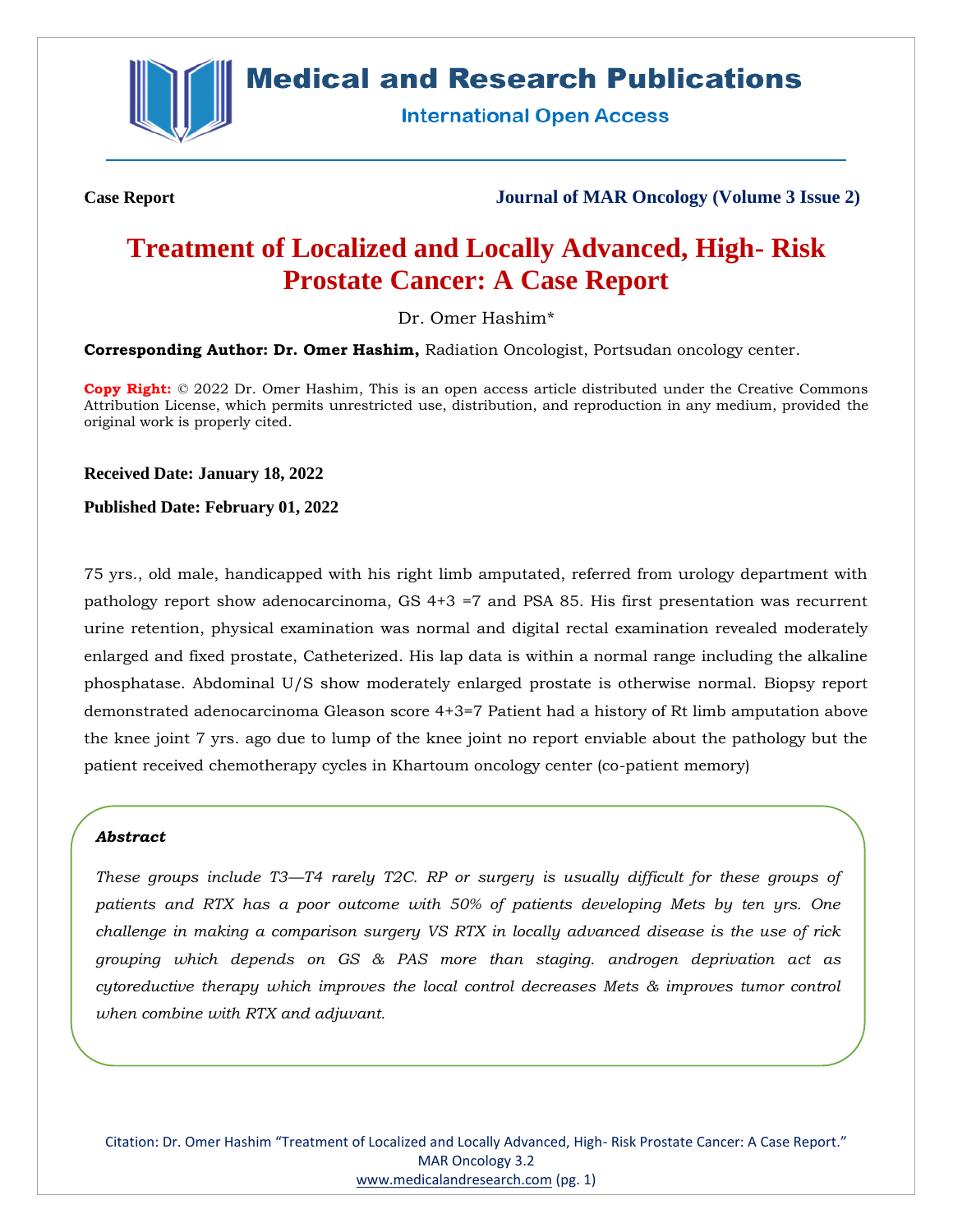## **Journal of MAR Oncology (Volume 3 Issue 2)**

#### **What is recognized in the treatment of high-risk patients??**

The ADT alone for patients not candidates for local therapy? Companying of androgen deprive therapy with local treatment improves OS & DFS with grade 3 toxicity limited in RTX to < 02%. RTX alone is inferior to RTX with ADT. (EORTC……RTOG 8610…… RTOG 85-31). Using the prolonged course of ADT has a survival advantage VS short course (RTOG 9202..EORTC.. SPCG-7). prostatectomy is the local treatment that decreases mortality (Mayo/FCCC), RP + lymph nodes dissection is a stander of care, extended LNs dissection has more therapeutic benefits and more lymphocele 0,3% Dose escalation increase FFMD (MDACC—Harvard…Dutch…MRC).

#### **What is controversial in the treatment of high-risk patients??**

RP VS RTX most of the studies in favor of RP (MSKCC-capSURE- CCF/WASHU) endpoint MR, these factors must be mentioned:- the limitation of the data imbalance between two groups, salvage therapy influence, comparison out date sub-optimal doses/ADT today standardized, quality of life, toxicity and company of EBRT with brachytherapy in favor of RTX.

Whole pelvic irradiation VS only prostate WPRT increases PFF+ acute &Late bowel toxicity (RTOG 9413) but newer technology (IMRT/IGRT) not conceder in this study.

Adjuvant RTX VS Salvage RTX post-prostatectomy in high-risk disease (T3,+ve margin, LVI, ECE) EORTC PPFS, SOWG 8794 reduce PF & Mets but update review show early salvage not inferior while avoiding overtreatment (RADICALS-RT, RAVES and GETUG-AFU 17) the urinary toxicity high in adjuvant RTX arm. ARTISTIC meta-analysis aggregated the data from these three studies, It failed to bring evidence that adjuvant RT outperformed early salvage RT in event-free survival

Diagram of treatment for prostate cancer options associated with disease factors first diagram Localized prostate:- surgery is the preferable option. The second diagram locally advanced disease, the RTX IS a good choice





Citation: Dr. Omer Hashim "Treatment of Localized and Locally Advanced, High- Risk Prostate Cancer: A Case Report." MAR Oncology 3.2 [www.medicalandresearch.com](http://www.medicalandresearch.com/) (pg. 2)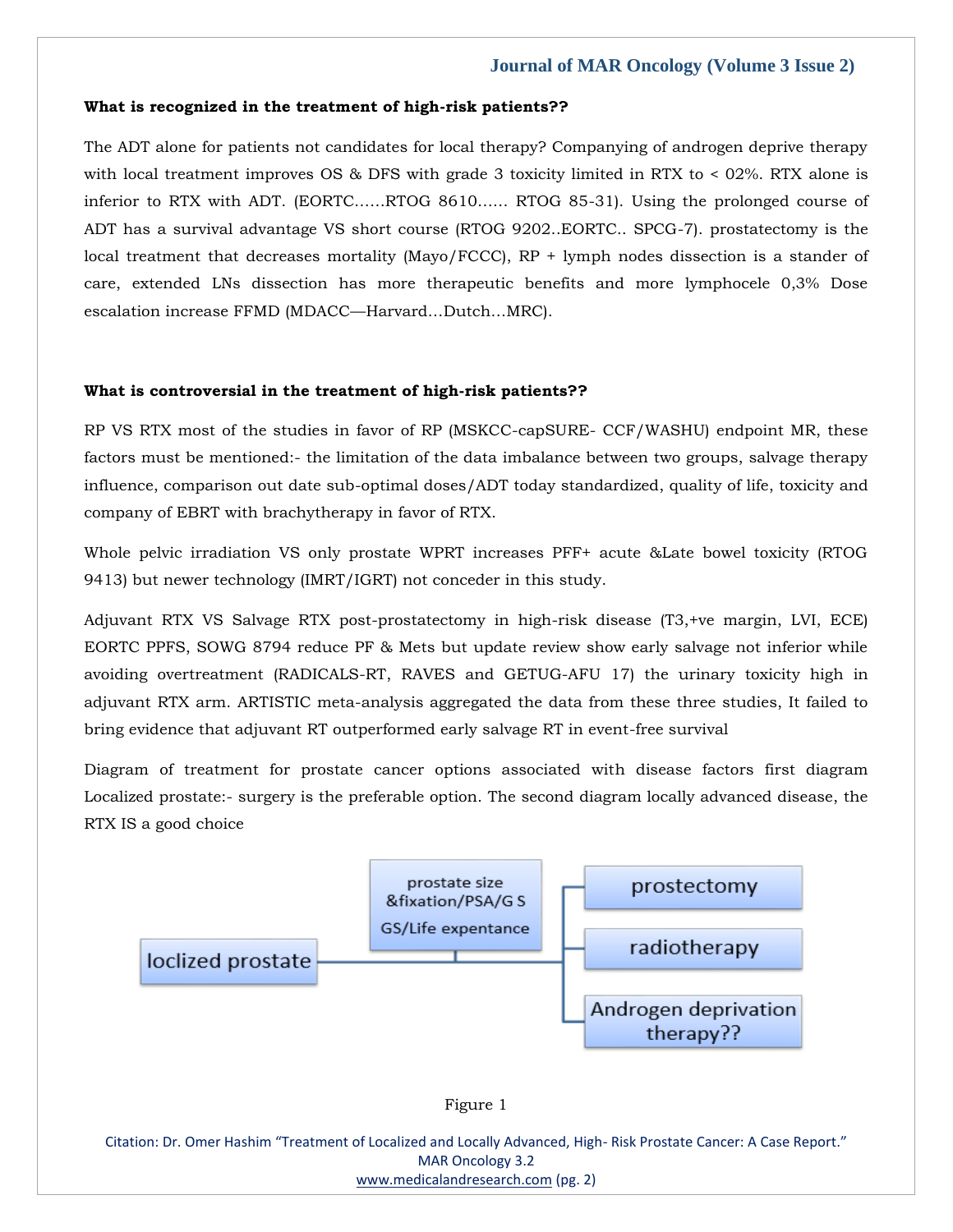



Table 1: outline the role of life expectance associated with disease factor indetermination treatment options of prostate cancer.

| $>10$ ---15         | $G S 8 - 10$ | PSA > 20      | Localized            | $(RP/LAP-)$<br><b>Surgery</b> |
|---------------------|--------------|---------------|----------------------|-------------------------------|
| yrs.                |              | ng/ml         |                      | $+$ LNs dissection            |
| $ 10---15$ yrs.     |              |               | T3/T4<br>clinical N+ | $and/or RTX + LHRH + BT$      |
| $< 10 - 15$<br>yrs. | G S 8--10    | Or $PSA > 20$ |                      | RTX                           |

RTX :- EBRT (IMRT preferred). BT:- Brachytherapy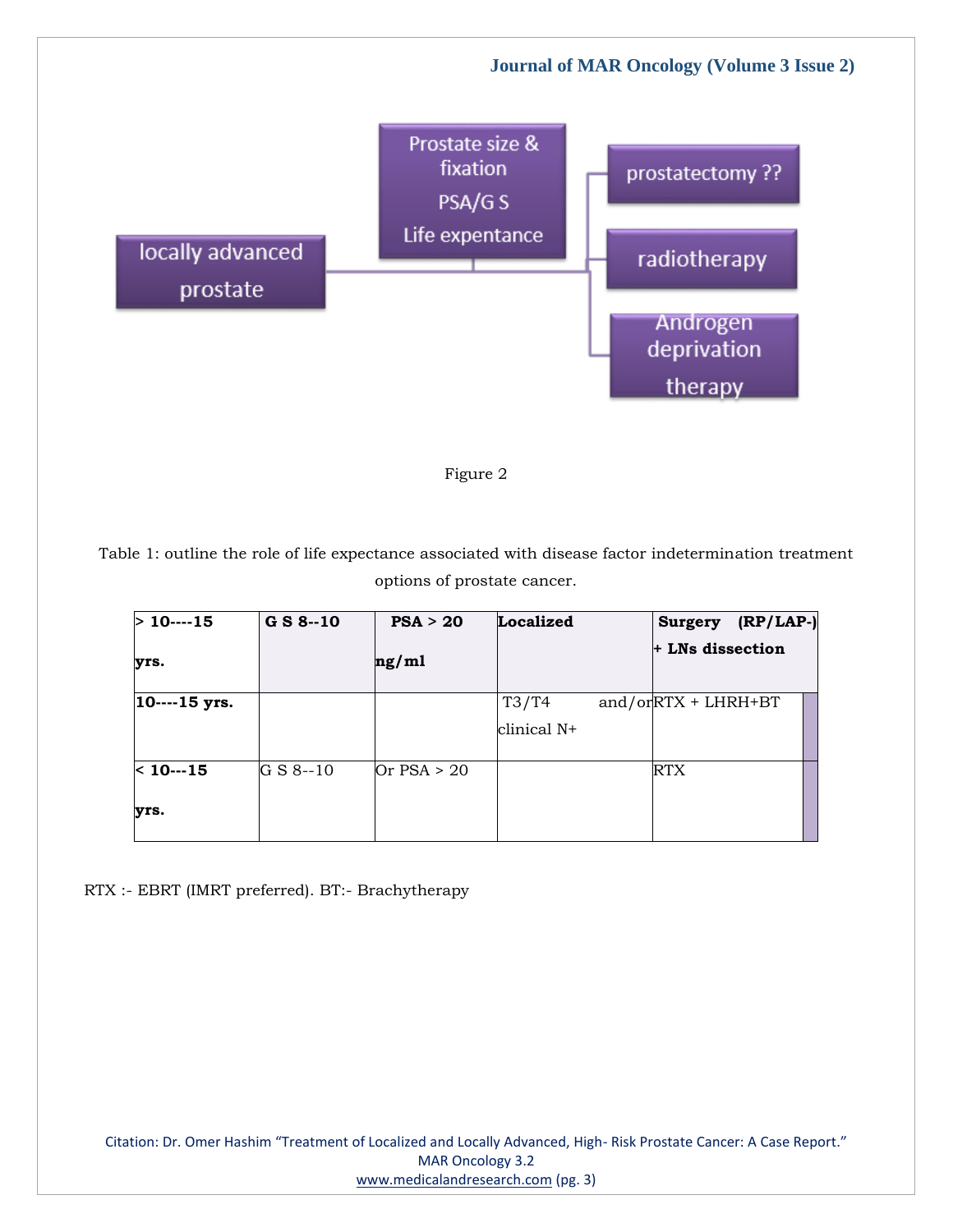## **Journal of MAR Oncology (Volume 3 Issue 2)**

3rd diagram explain the use of androgen deprivation therapy according to local treatment of prostate cancer



Figure 3

4rth diagram the postoperative treatment options adjuvant.-RTX VS Salvage RTX and observation, compering between salvage RTX and Observation show an advantage in OS & CSS in the arm of salvage RTX ( Johns Hopkins JAMA 2008 – Duke cancer 2011)



[www.medicalandresearch.com](http://www.medicalandresearch.com/) (pg. 4)